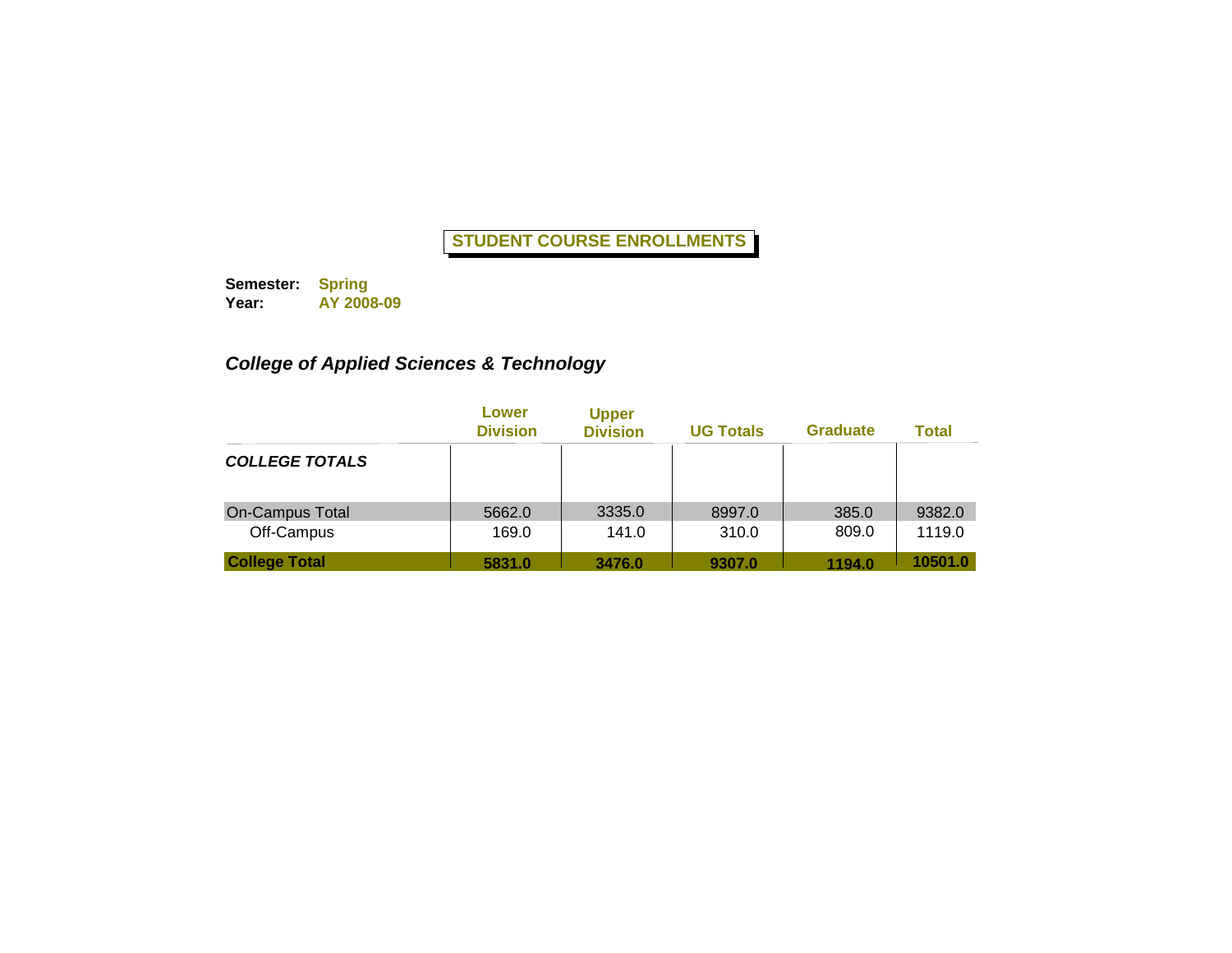**Semester: Year: Spring AY 2008-09**

# *College of Architecture & Planning*

|                        | Lower<br><b>Division</b> | <b>Upper</b><br><b>Division</b> | <b>UG Totals</b> | <b>Graduate</b> | <b>Total</b> |
|------------------------|--------------------------|---------------------------------|------------------|-----------------|--------------|
| <b>COLLEGE TOTALS</b>  |                          |                                 |                  |                 |              |
| <b>On-Campus Total</b> | 1072.0                   | 756.0                           | 1828.0           | 606.0           | 2434.0       |
| Off-Campus             | 0.0                      | 8.0                             | 8.0              | 6.0             | 14.0         |
| <b>College Total</b>   | 1072.0                   | 764.0                           | 1836.0           | 612.0           | 2448.0       |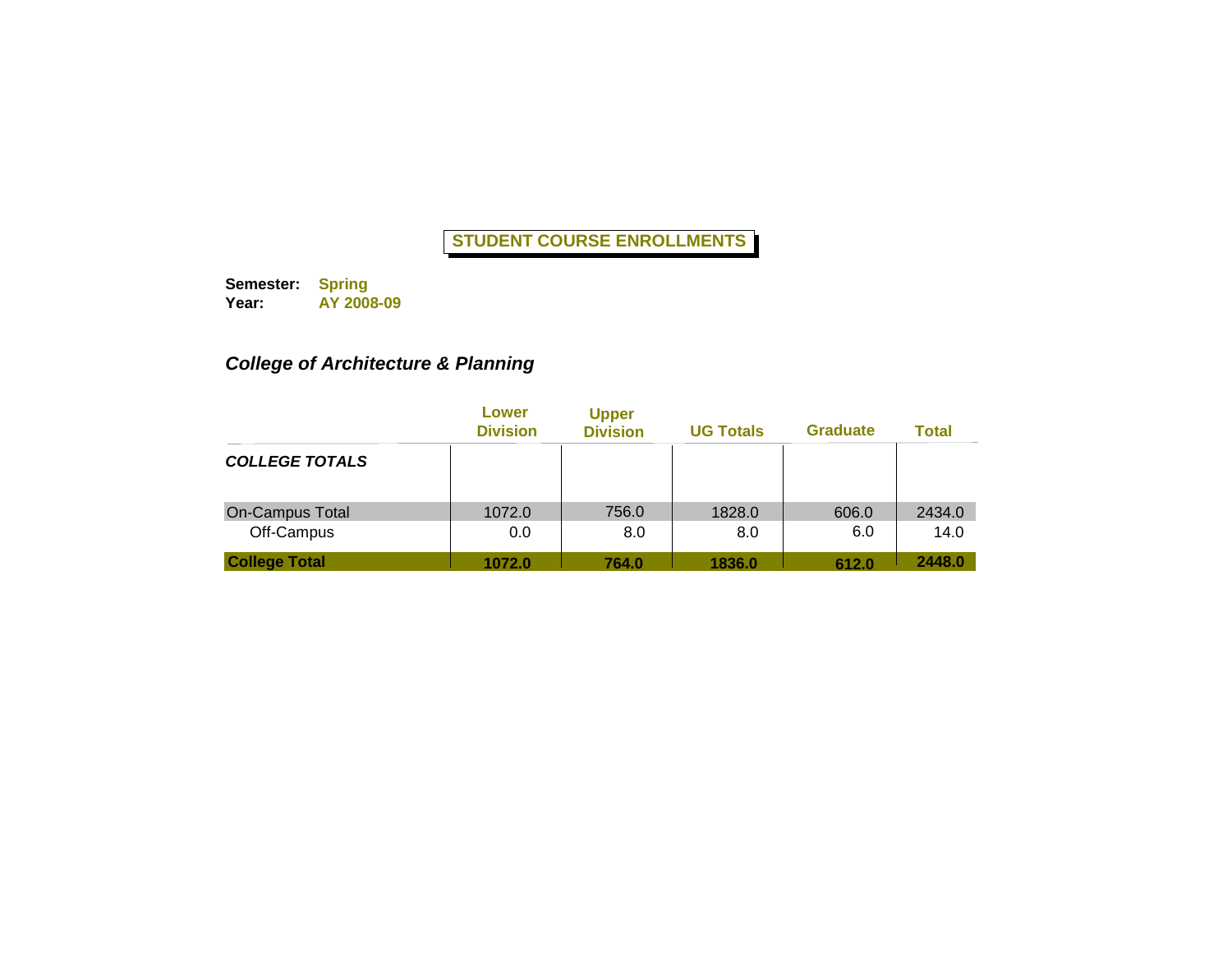**Semester: Year: Spring AY 2008-09**

# *College of Business*

|                       | Lower<br><b>Division</b> | <b>Upper</b><br><b>Division</b> | <b>UG Totals</b> | <b>Graduate</b> | <b>Total</b> |
|-----------------------|--------------------------|---------------------------------|------------------|-----------------|--------------|
| <b>COLLEGE TOTALS</b> |                          |                                 |                  |                 |              |
| On-Campus Total       | 4343.0                   | 3615.0                          | 7958.0           | 308.0           | 8266.0       |
| Off-Campus            | 823.0                    | 167.0                           | 990.0            | 291.0           | 1281.0       |
| <b>College Total</b>  | 5166.0                   | 3782.0                          | 8948.0           | 599.0           | 9547.0       |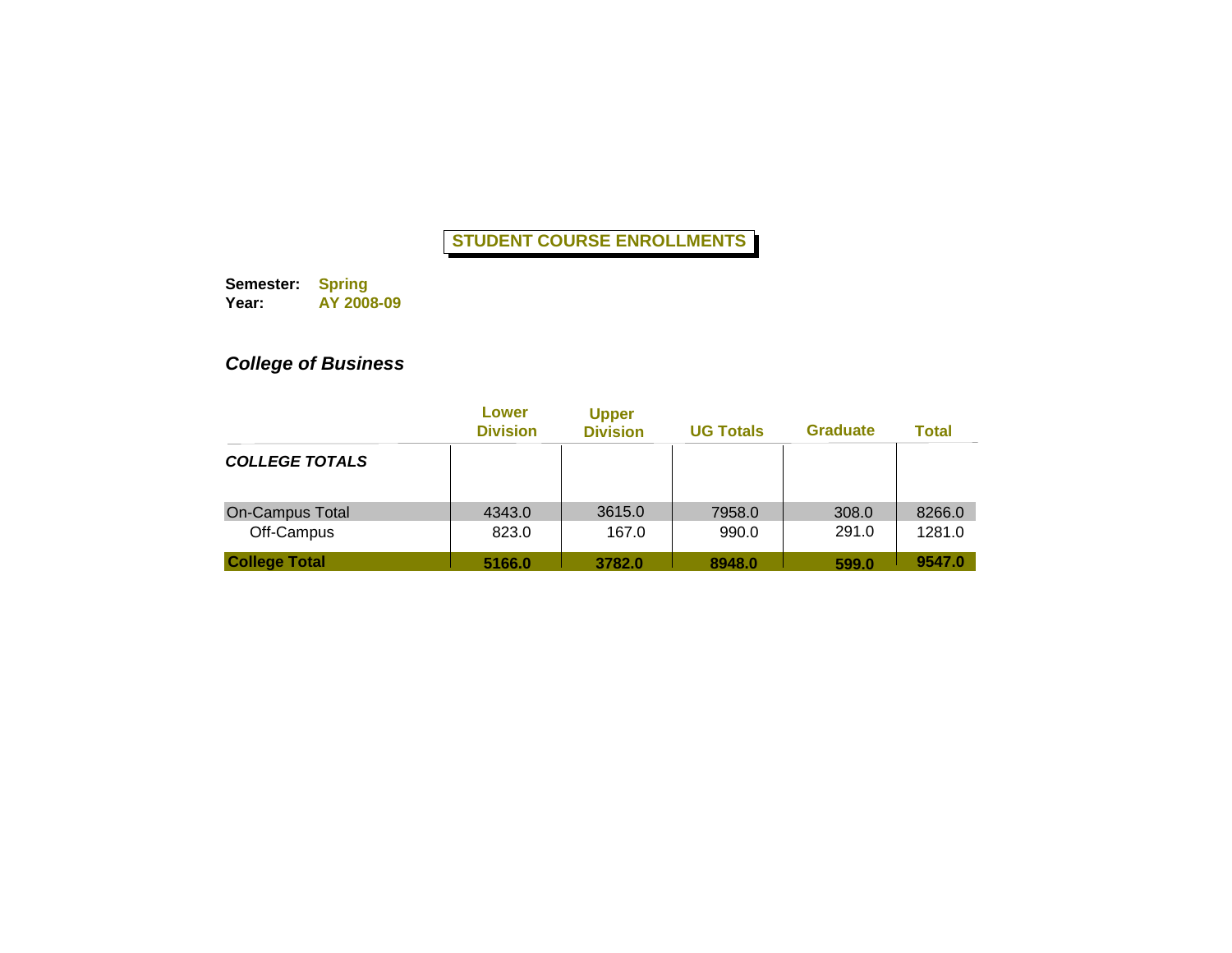**Semester: Year: Spring AY 2008-09**

# *College of Communication, Information, & Media*

|                       | Lower<br><b>Division</b> | <b>Upper</b><br><b>Division</b> | <b>UG Totals</b> | <b>Graduate</b> | <b>Total</b> |
|-----------------------|--------------------------|---------------------------------|------------------|-----------------|--------------|
| <b>COLLEGE TOTALS</b> |                          |                                 |                  |                 |              |
| On-Campus Total       | 3820.0                   | 2084.0                          | 5904.0           | 435.0           | 6339.0       |
| Off-Campus            | 131.0                    | 58.0                            | 189.0            | 13.0            | 202.0        |
| <b>College Total</b>  | 3951.0                   | 2142.0                          | 6093.0           | 448.0           | 6541.0       |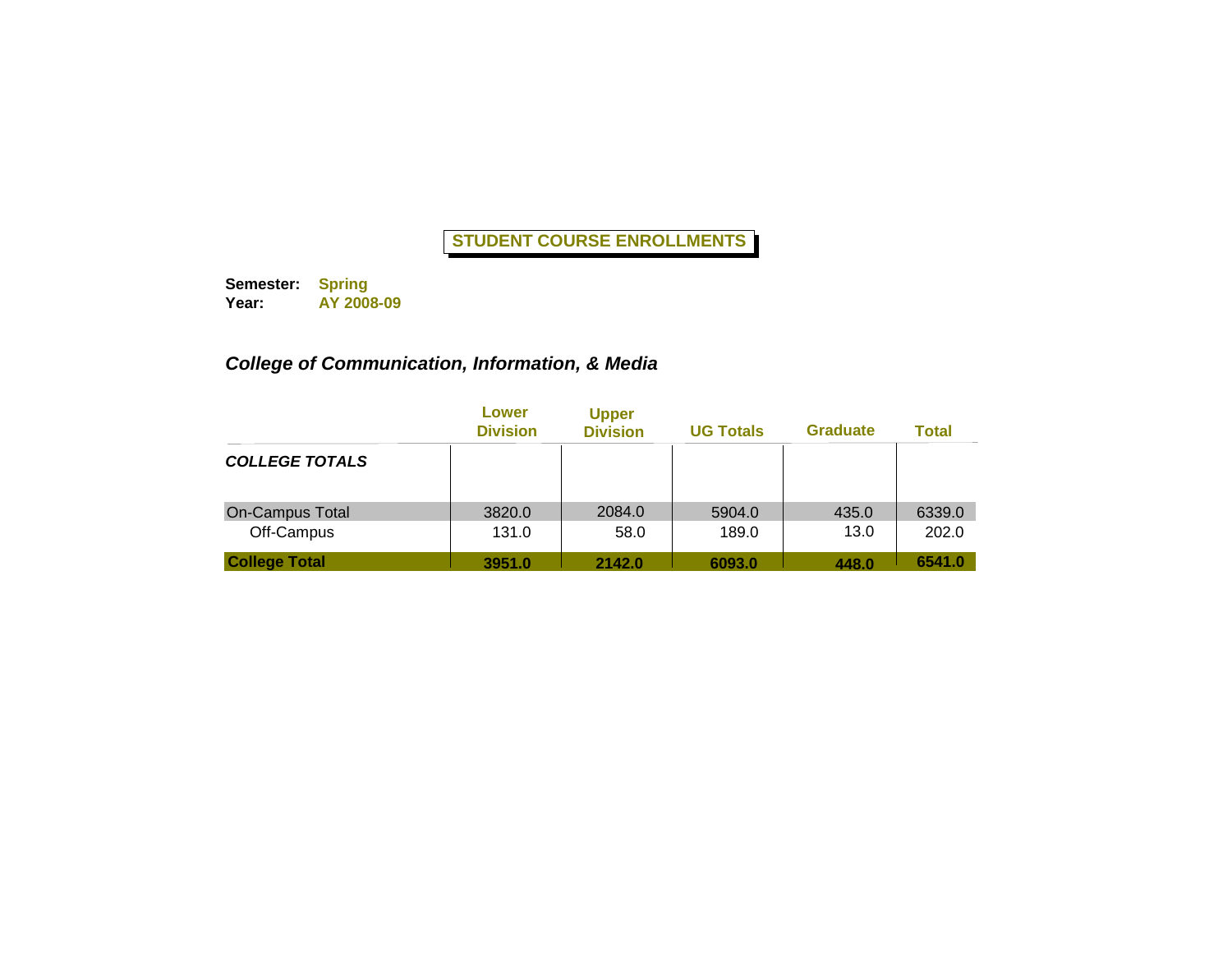**Semester: Year: Spring AY 2008-09**

# *College of Fine Arts*

|                       | Lower<br><b>Division</b> | <b>Upper</b><br><b>Division</b> | <b>UG Totals</b> | <b>Graduate</b> | <b>Total</b> |
|-----------------------|--------------------------|---------------------------------|------------------|-----------------|--------------|
| <b>COLLEGE TOTALS</b> |                          |                                 |                  |                 |              |
| On-Campus Total       | 5340.0                   | 2440.0                          | 7780.0           | 337.0           | 8117.0       |
| Off-Campus            | 246.0                    | 31.0                            | 277.0            | 6.0             | 283.0        |
| <b>College Total</b>  | 5586.0                   | 2471.0                          | 8057.0           | 343.0           | 8400.0       |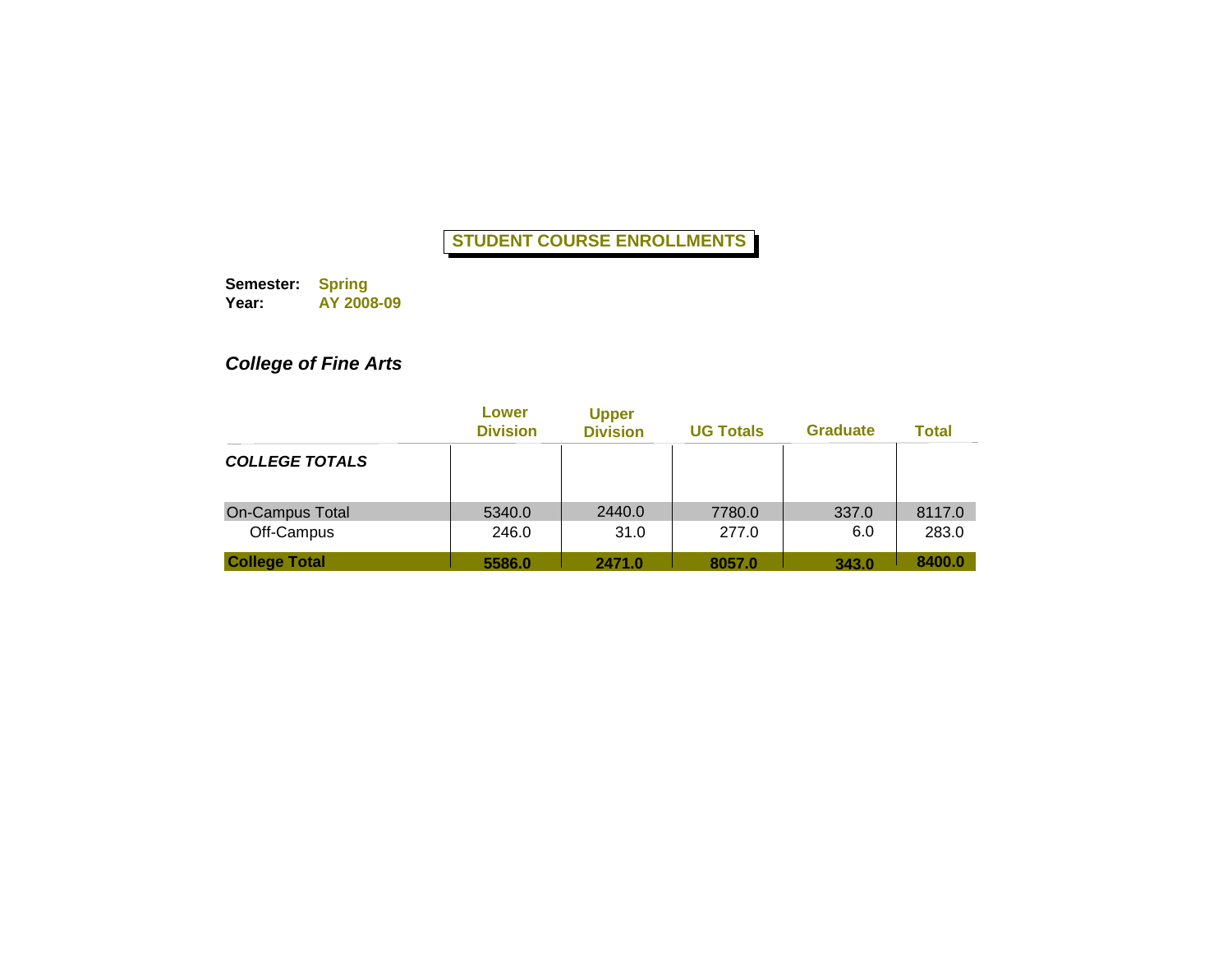**Semester: Year: Spring AY 2008-09**

# *College of Sciences and Humanities*

|                       | Lower<br><b>Division</b> | <b>Upper</b><br><b>Division</b> | <b>UG Totals</b> | <b>Graduate</b> | <b>Total</b> |
|-----------------------|--------------------------|---------------------------------|------------------|-----------------|--------------|
| <b>COLLEGE TOTALS</b> |                          |                                 |                  |                 |              |
| On-Campus Total       | 26854.0                  | 8231.0                          | 35085.0          | 1686.0          | 36771.0      |
| Off-Campus            | 2746.0                   | 831.0                           | 3577.0           | 43.0            | 3620.0       |
| <b>College Total</b>  | 29600.0                  | 9062.0                          | 38662.0          | 1729.0          | 40391.0      |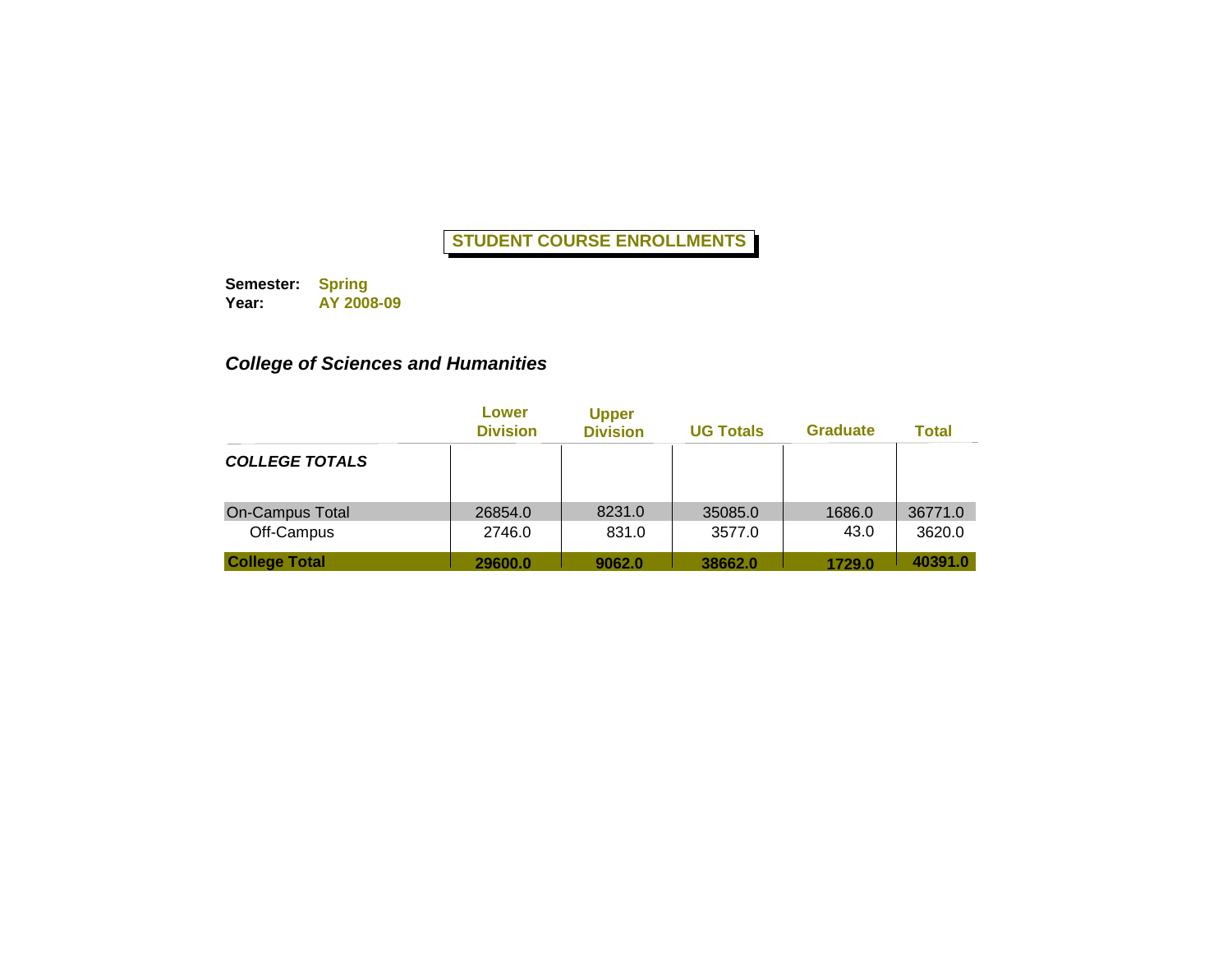**Semester: Year: Spring AY 2008-09**

### *Interdepartmental*

|                        | Lower<br><b>Division</b> | <b>Upper</b><br><b>Division</b> | <b>UG Totals</b> | <b>Graduate</b> | <b>Total</b> |
|------------------------|--------------------------|---------------------------------|------------------|-----------------|--------------|
| <b>COLLEGE TOTALS</b>  |                          |                                 |                  |                 |              |
| <b>On-Campus Total</b> | 339.0                    | 246.0                           | 585.0            | 78.0            | 663.0        |
| Off-Campus             | 4.0                      | 11.0                            | 15.0             | 0.0             | 15.0         |
| <b>College Total</b>   | 343.0                    | 257.0                           | 600.0            | 78.0            | 678.0        |